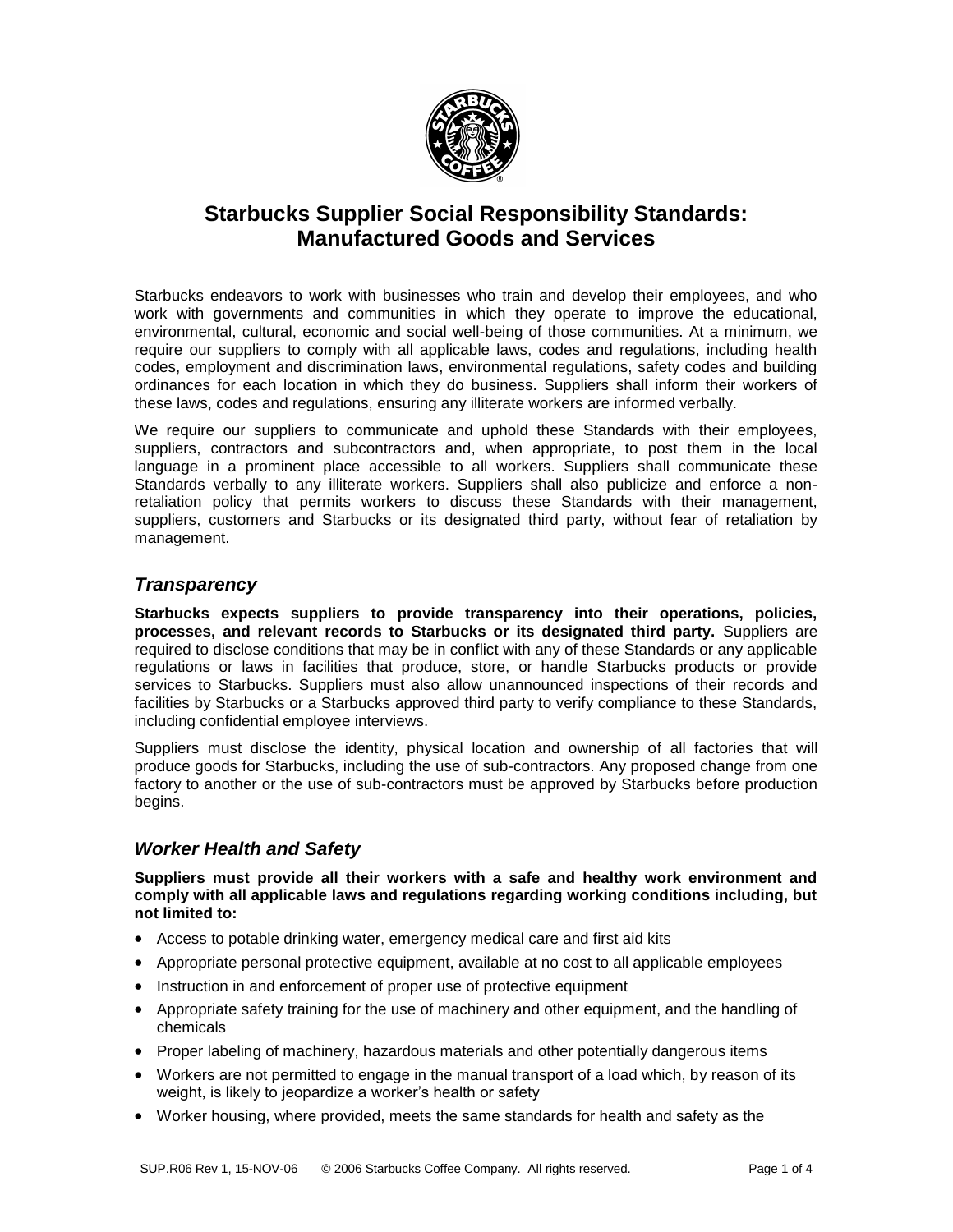workplace

- Adequate lighting, ventilation, heating and clean toilet facilities in all work areas
- Doors and other exits are well marked, unobstructed and unlocked from the inside during all working hours for orderly evacuation in case of fire or other emergencies
- All main exit doors allow workers to clear the building
- Evacuation drills are conducted at least annually
- Maintain written standards for a safe and healthy work environment and the prevention of accidents and injuries to workers

## *Worker Treatment and Rights*

**Starbucks recognizes that cultural differences exist and different standards apply in various countries. We do, however, believe that all terms and conditions of employment should be based on an individual's ability to do the job, not on the basis of personal characteristics or beliefs.** Suppliers shall not discriminate on the basis of race, color, national origin, gender identity, sexual orientation, religion, disability, age, parental status, pregnancy, or other similar factors in hiring practices or any other term or condition of work, including assignment of work, occupational training, advancement, promotion, wages and other compensation, granting of social benefits, discipline or termination. We expect our suppliers to have a commitment to basic principles of human rights. Suppliers must treat all workers with respect and dignity. Suppliers must not use or permit corporal punishment or any other form of physical or psychological coercion including verbal abuse and sexual harassment. Suppliers shall implement reasonable procedures for disciplining and/or terminating workers including maintaining appropriate documentation. Suppliers shall not use monetary fines as a punitive disciplinary practice.

**Suppliers shall have a comprehensive set of employment/personnel policies and procedures that are fully communicated to their workforce.** In addition, suppliers must foster and maintain conditions in which workers can freely communicate grievances and expect prompt and reasonable action.

**Suppliers must recognize and respect the right of workers to freedom of association and to bargain collectively.** Workers must not be subject to intimidation or harassment in the exercise of their right to join or to refrain from joining any organization.

**Suppliers will not employ any persons under the age of 15.** Exceptions to this apply only to family or small-scale businesses which do not regularly employ hired workers. If local regulations stipulate compulsory education up to an age greater than 15, those regulations will apply during school hours. Suppliers must observe all legal requirements for the work of minors (age 15 to 17), including, but not limited to, those pertaining to age, hours of work, wages, minimum education and working conditions. We encourage suppliers to support education and work-study programs, and to encourage all workers to participate.

**Starbucks will not tolerate the use of any forced or involuntary labor, either directly or indirectly, by our suppliers, contractors or subcontractors.** This includes the use of slave labor, bonded labor, indentured labor or involuntary convict labor. Workers cannot be required to surrender their identity papers or other original personal documents or pay deposits as a condition of employment. Workers must be free to leave the workplace at the end of their shift and to resign without repercussion. All overtime should be voluntary and should not be in excess of legal limits.

**Workers hired through contract agencies, including migrant workers shall be employed by the supplier in strict accordance with relevant international legal agreements between the sending and receiving countries.**

## *Worker Hours and Compensation*

**Starbucks seeks suppliers who share our commitment to the betterment of wage and benefit levels to improve the lives of workers and their families.** All workers, including trainees,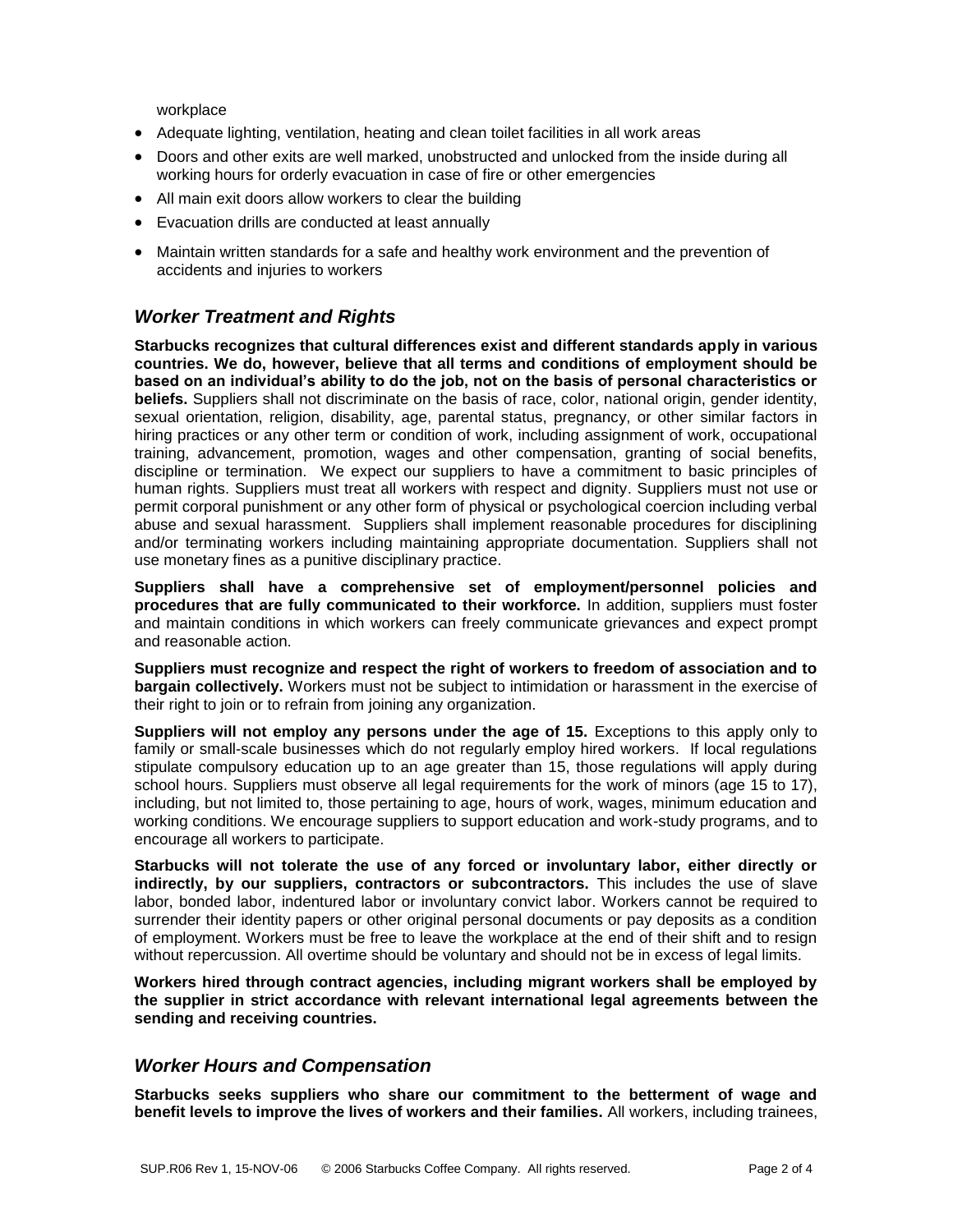must be paid at least the cash equivalent of the minimum legal wage. Workers must be paid directly on a regular basis per a published schedule. At a minimum, legally mandated benefits must be provided to all employees without onerous, unjust, or disproportionate deductions from their compensation. Employees must have access to their accurate and complete personal earnings records, kept according to generally accepted accounting principles Workers must not work more hours in one week than allowable under applicable laws or 60 hours per week, whichever is less. Workers must be properly compensated for overtime work and must be allowed at least one uninterrupted, 24-hour rest period after every 6 consecutive days worked.

### *Environmental Protection*

**Starbucks acknowledges that an essential component of our environmental mission is to buy, sell, and use environmentally friendly products. At a minimum, Starbucks suppliers must fully comply with all local environmental laws and regulations and shall conduct their operations in a way that conserves natural resources.** All waste materials and production byproducts must be disposed of legally and in an environmentally responsible manner. Suppliers must establish and demonstrate safety practices and standards for the identification and handling of hazardous waste.

**Environmental Permits and Reporting.** All required environmental permits (e.g. discharge monitoring) and registrations are to be obtained, maintained and kept current and their operational and reporting requirements are to be followed.

**Pollution Prevention and Resource Reduction.** Waste of all types, including water and energy, are to be reduced or eliminated at the source or by practices such as modifying production, maintenance and facility processes, materials substitution, conservation, recycling and re-using materials. Written waste prevention, waste reduction, recycling, energy conservation and greenhouse gas mitigation policies shall be in place, along with demonstrable evidence of implementation. Records indicating utilization of post-consumer recycled content materials shall be in place. Programs to utilize unbleached fiber and post-consumer fiber in all paper products shall be implemented. Paper products shall contain a minimum of 30% post-consumer fiber (wherever possible) unless not possible due to regulatory or performance limitations.

**Hazardous Substances.** Chemical and other materials posing a hazard if released to the environment are to be identified and managed to ensure their safe handling, movement, storage, recycling or reuse and disposal. Records of hazardous materials disposition shall be maintained. Written policies for the minimization of hazardous materials shall be maintained.

**Wastewater and Solid Waste.** Wastewater and solid waste generated from operations, industrial processes and sanitation facilities are to be monitored, controlled and treated as required prior to discharge or disposal. Records of effluent monitoring shall be retained for comparison to permitted discharge levels. Written plans to minimize water use in all operations shall be implemented.

**Air Emissions.** Air emissions of volatile organic chemicals, aerosols, corrosives, particulates, ozone depleting chemicals and combustion by-products generated from operations are to be characterized, monitored, controlled and treated as required prior to discharge. Records of air monitoring shall be retained for comparison to permitted emission levels.

**Product Content Restrictions.** Participants are to adhere to all applicable laws and regulations regarding prohibition or restriction of specific substances including labeling laws (for both source and end market countries) and regulations for recycling and disposal.

**Wood Products.** A written program, with demonstrable evidence of implementation, shall maximize the use of wood derived from forests which are certified as sustainably managed by the Forest Stewardship Council (FSC). All solid wood for use in flooring, furniture and casework shall use wood certified by the FSC.

## *Compliance and Corrective Action*

Starbucks requires that an officer or senior management representative from the Supplier sign an agreement pledging compliance with our Supplier Code of Conduct and any related Supplier Social